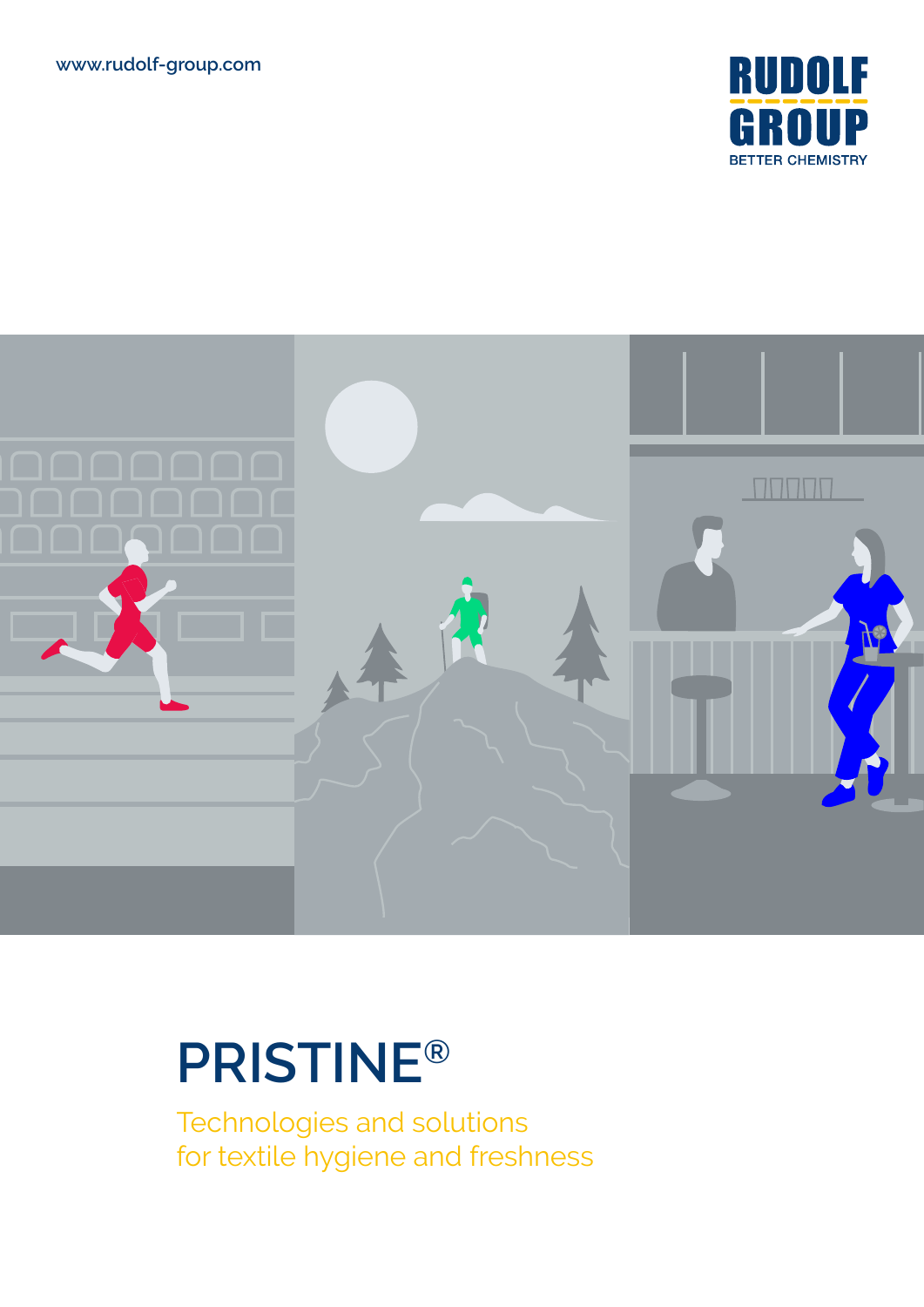The indisputable experience **RUDOLF** has gained in the field of antimicrobial treatments for textile comes from the problem solving of complex situations in professional applications where performance is of paramount importance.

Nowadays, the demand for quality textiles that meet consumers' desires for comfort and freshness has been increasing well beyond professional applications and within sports-, outdoorand casual wear.

**RUDOLF** capitalizes on its scientific knowledge and extends its tremendous know-how to all textile markets. All **RUDOLF** technologies and solutions for antimicrobial control and reduction of unpleasant body odors are grouped under the brand **PRISTINE®**.

#### **PRISTINE® PRO**

From continuous R&D efforts, the most performing, durable finishes for the protection of textiles from mildew and bacteria.

Bodily humidity and warmth are ideal conditions for a large growth of microorganisms. **PRISTINE® PRO** highly durable treatments protect textiles from the multiplication of microorganisms. That is textile hygiene and freshness that typically lasts for the lifetime of a garment.

Specific anti-bacterial/anti-fungal tests are to be carried out on treated articles. Any product claim must comply with local regulations.

*Product range*: **RUCO®-BAC ZPY**; **RUCO® BAC CID OF**; **RUCO®-BAC HSA CONC**; **RUCO®-BAC AGP**; **RUCO®-BAC AGL**

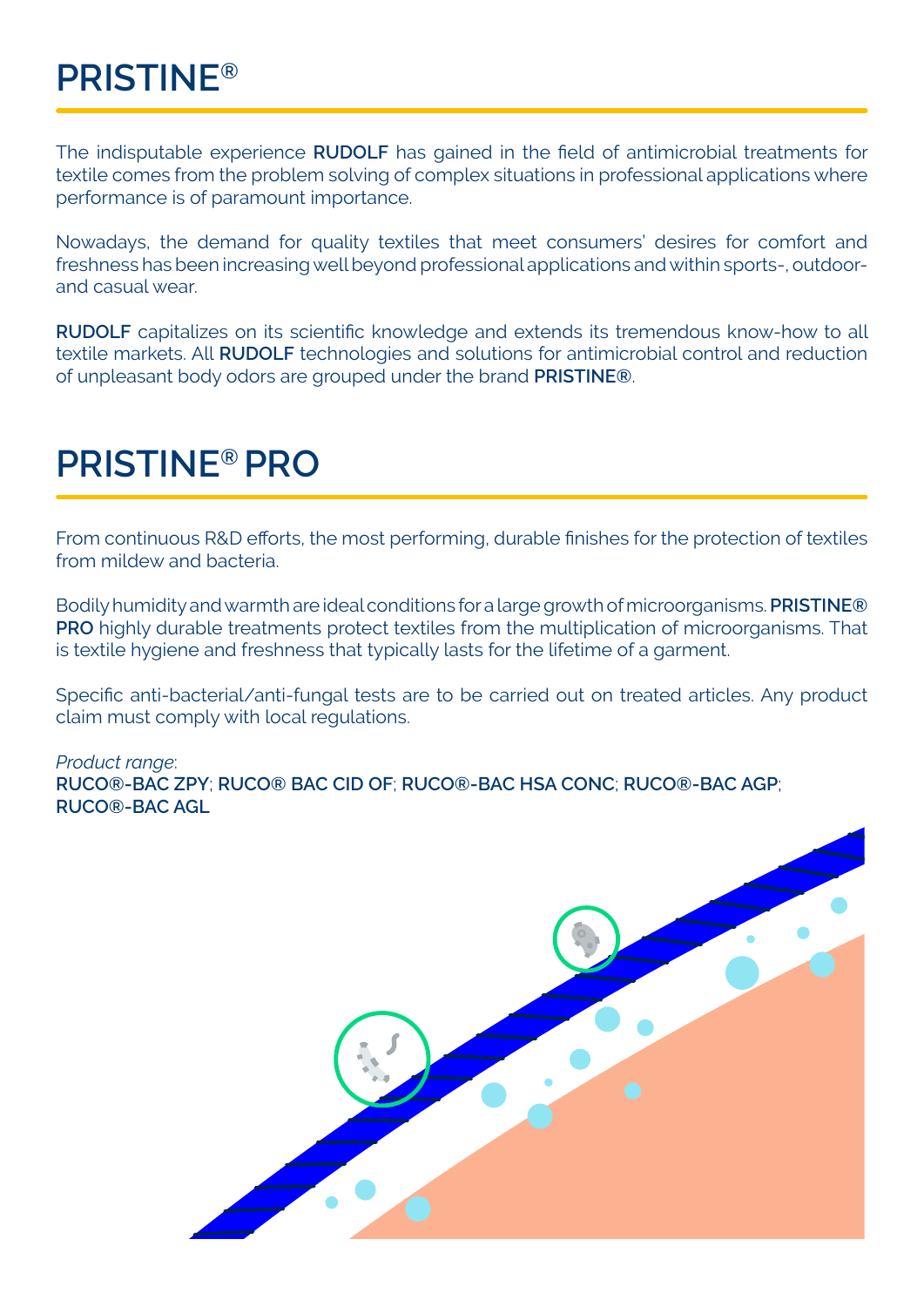# **PRISTINE® LIFE**

Engineered to comply with a wide spectrum of international regulations, **PRISTINE® LIFE** technologies deliver emotional comfort.

Non-biocidal products designed to effectively control unpleasant body odors that stick to the garments and lead to frequent washing of cloths. Through sophisticated technologies, **PRISTINE® LIFE** products eliminate the odors, keep the garment fresh and reduce the need for frequent washing. Feeling good everywhere and at any time.

It is recommended to carry out specific odor-reduction tests on treated articles (e.g. ISO 17299-3).

*Product range*: **RUCO®-FRESH FNB**; **RUCO®-FRESH BRF**



## **PRISTINE® V**

Targeting the smallest, anti-viral treatments for the protection of textiles. **PRISTINE® V** is about antimicrobial treatments that reduce the viral load in a treated textile (compared with the untreated), according to the test method ISO 18184:2019.

Specific anti-viral tests are to be carried out on treated articles. Any product claim must comply with local regulations.

*Product range*:

**RUCO®-BAC AGP**; (**RUCO®-BAC HSA CONC** (non-EU/non-US); **RUCO®-BAC AGL** (Brasil))